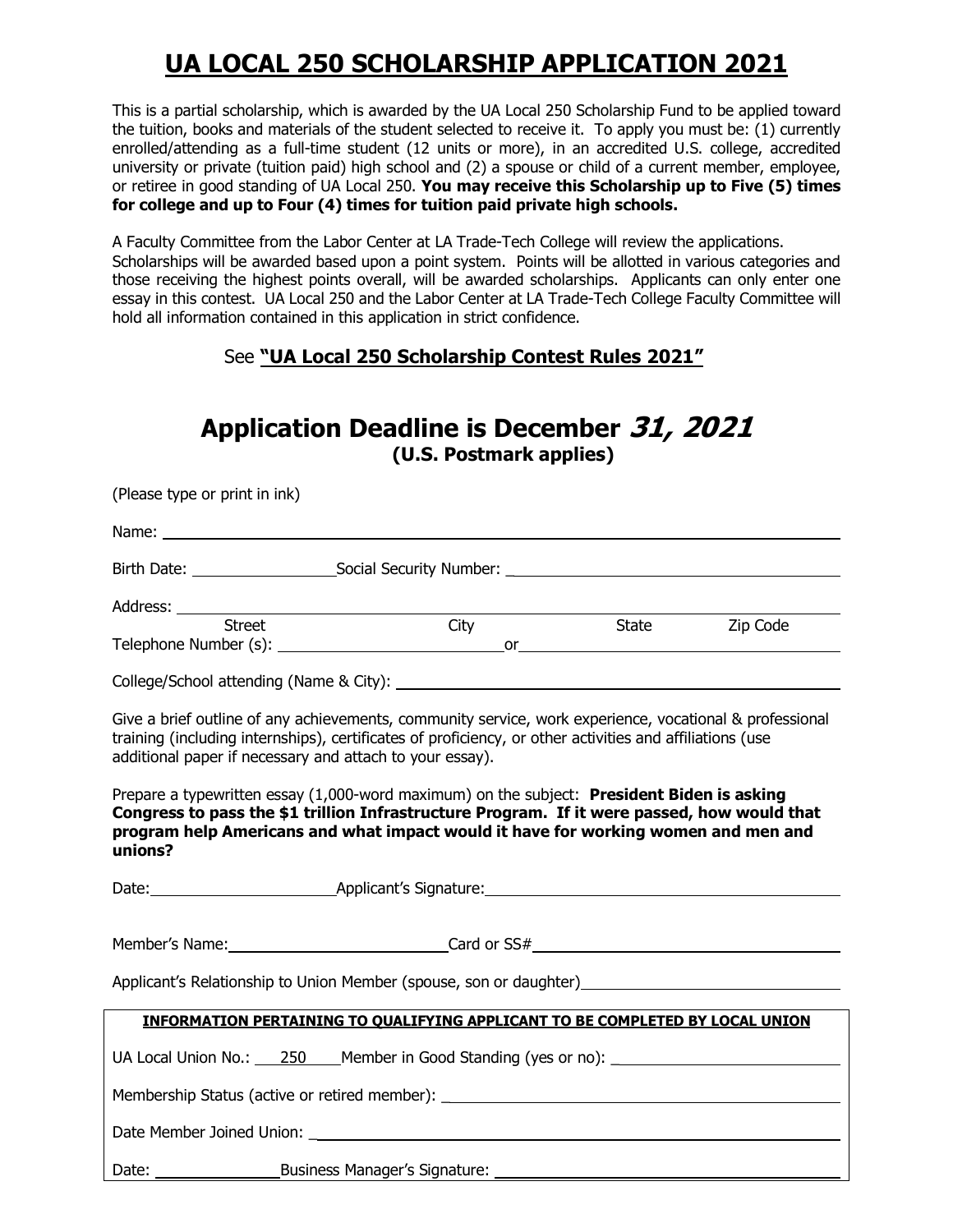# **UA LOCAL 250 SCHOLARSHIP CONTEST RULES 2021**

Up to twenty-five scholarships with a minimum of \$2,500.00 each will be awarded to successful applicants. **You may receive this Scholarship up to Five (5) times for college and up to Four (4) times for tuition paid private high schools.** These scholarships must be used for study at any accredited U.S. college, accredited university or private (tuition paid) high school. There are no restrictions of any kind on the course of study.

#### **WHO MAY APPLY?**

UA Local 250 members, retirees, employees (in good standing) and their spouses, sons and daughters who are currently enrolled/attending as a full-time student (12 units or more), in any U.S. accredited college, accredited university or private (tuition paid) high school may apply.

Applications will be accepted, October 1, 2021, through December 31, 2021. **Late or incomplete submissions will not be considered.** A U.S. Postal Service official postmark of December 31, 2021, is the last postmark date that will be accepted for any submission.

## **INSTRUCTIONS:**

#### **The following items must be postmarked by December 31, 2021, or will not be considered.**

1. **Official School Transcripts:** To be submitted by college registrar or private (tuition paid) high school and **sent directly** to UA Local 250 Scholarship 2021, 18355 S. Figueroa St., Gardena, CA 90248.

**Attn: Business Manager/Financial Secretary-Treasurer, Glenn J. Santa Cruz**

- 2. **Application:** To be submitted by the applicant, along with the membership verification portion, which will be completed by the Business Manager/Financial Secretary-Treasurer, Glenn J. Santa Cruz, UA Local 250, 18355 S. Figueroa St., Gardena, CA 90248.
- 3. **Letters of Recommendation:** Applicant must submit two letters of recommendation of their character and ability; these may not be from family members or any elected or paid employee of UA Local 250.
- 4. **Personal Experience:** Give a brief outline of any achievements, community services, work experience, vocational & professional training, certifications, or other activities and affiliations. Attach (typewritten) documents to your essay.
- 5. **Essay:** A 1,000-word maximum, typewritten essay on the subject: **President Biden is asking Congress to pass the \$1 trillion Infrastructure Program. If it were passed, how would that program help Americans and what impact would it have for working women and men and unions?**

Remember this is an honorary system; you are encouraged to discuss your ideas with union members and activists. However, please write the essay in your own words.

#### **AWARDING SCHOLARSHIPS:**

Upon receipt of the application and required forms, the Business Manager/Financial Secretary-Treasurer of UA Local 250 will verify the eligibility of the applicant and submit the applications to the Faculty Committee at the Center of Labor Studies at LA Trade-Tech College. Judging and selection of the winners will be solely done by this independent Faculty Committee of professional educators. This Faculty Committee is independent of and outside the exercise of any choice of winners by UA Local 250.

| Applicants will be given up to 20 points based upon the following criteria: |  |  |  |  |  |
|-----------------------------------------------------------------------------|--|--|--|--|--|
| Transcript                                                                  |  |  |  |  |  |
| Letters of Recommendation                                                   |  |  |  |  |  |
| Personal Experience                                                         |  |  |  |  |  |
| Essav                                                                       |  |  |  |  |  |

**Winners will be notified by letter from the UA Local 250 Scholarship Committee**